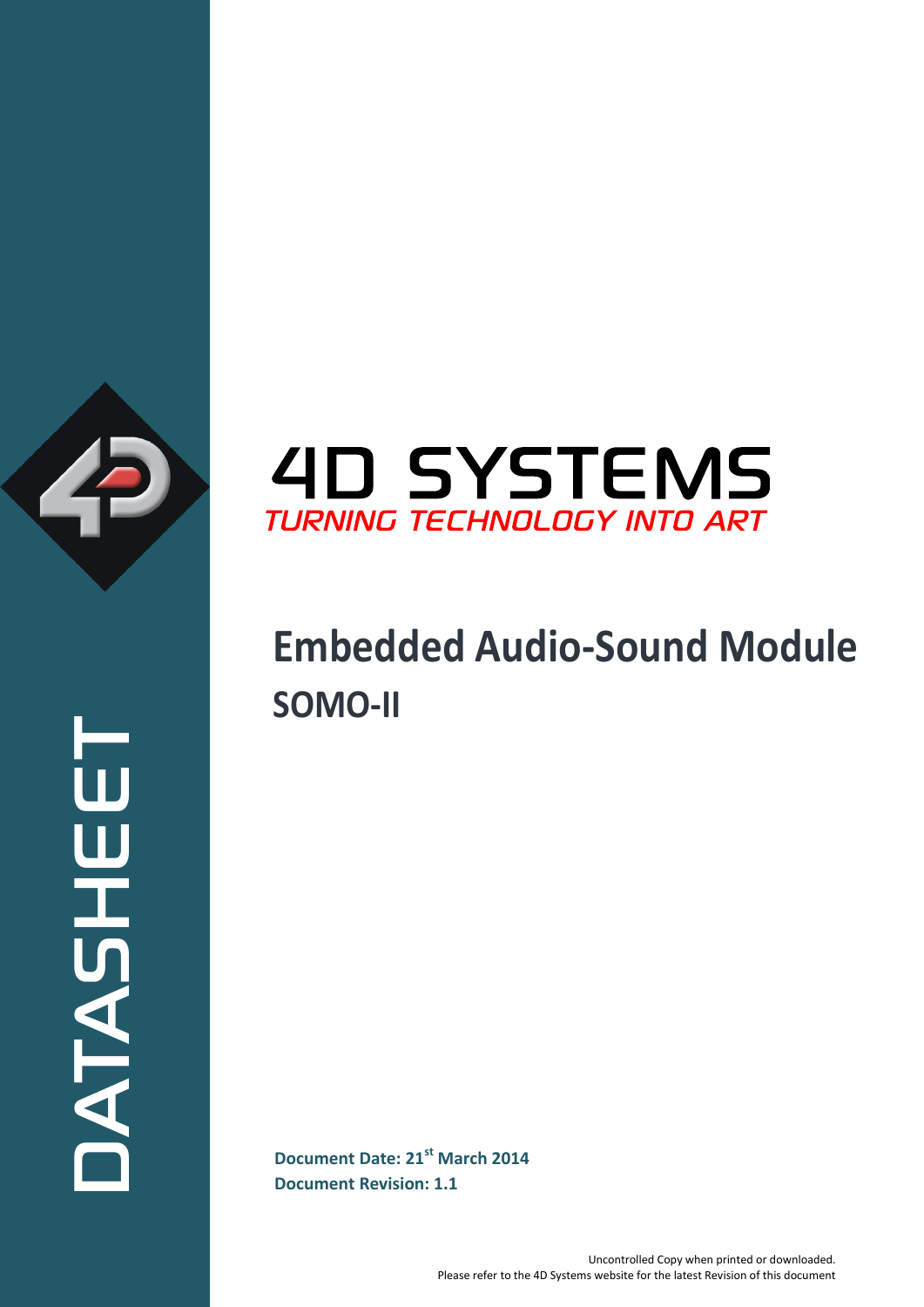# Contents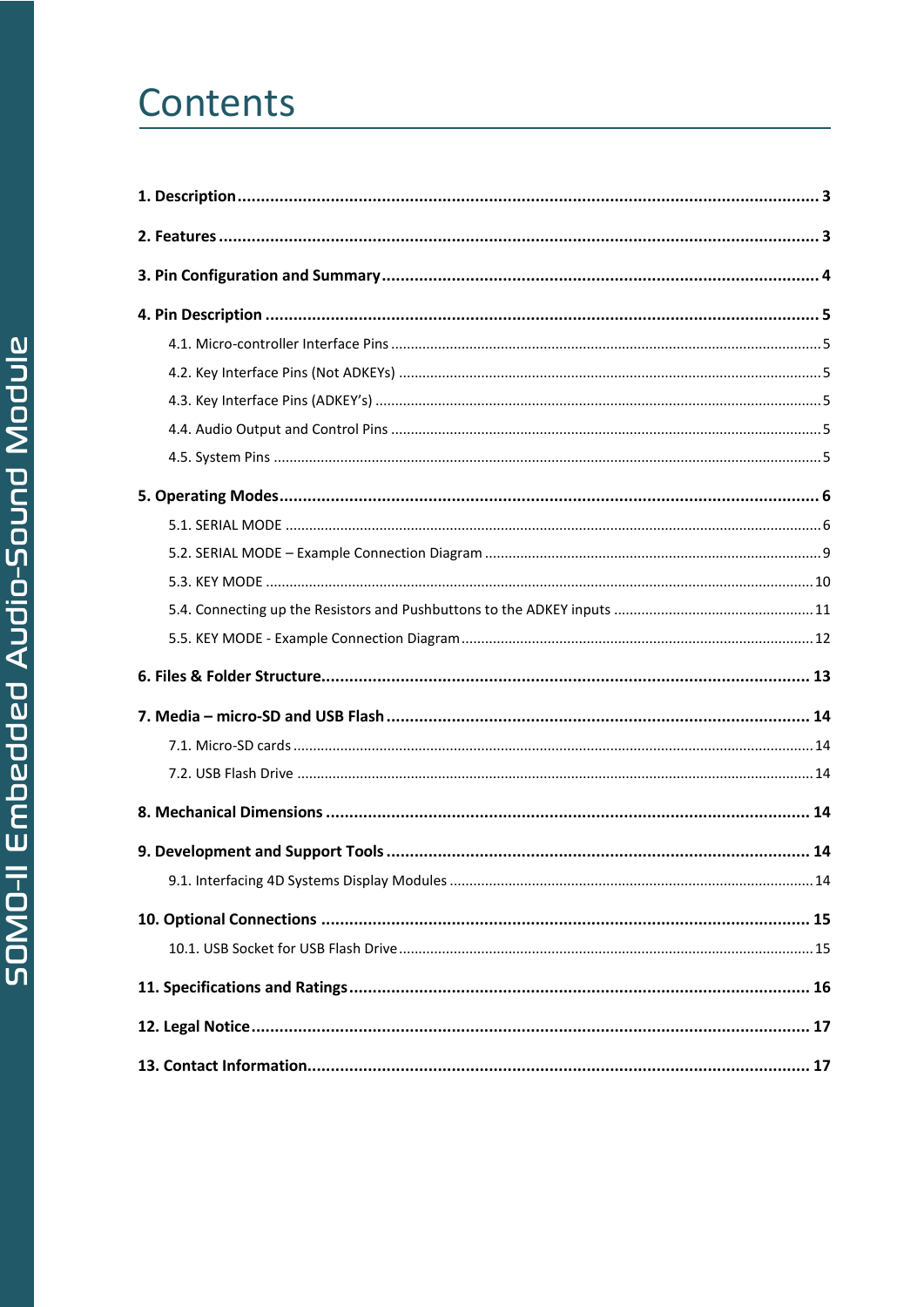## <span id="page-2-0"></span>**1. Description**

The **SOMO-II** (**SO**und **Mo**dule 2) is a tiny Audio-Sound module that can play MP3 audio files stored on a micro-SD card (or USB 2.0 Flash drive with extra components), such as voice and music.



The SOMO-II features an on board 16bit MCU, specifically designed for hardware audio decoding.

The SOMO-II supports both FAT16 and FAT32 formatted micro-SD and USB Flash Drives up to 32Gb in size, and features a 24-bit DAC output with support for all MP3 bit rates (11172-3 & ISO13813-3 3 Layer Audio Decoding) with 8-Khz to 48Khz Sampling Rate.

Files can be stored in the root folder of the micro-SD or USB Flash drive, else in folders. It supports up to 99 folders and every folder can contain up to 255 songs.

Audio files can be easily loaded to the micro-SD card or USB Flash drive using a PC/Laptop, and inserted into the SOMO-II for playback. No external software is required.

The compact 16pin drop-in-module takes up very minimal board space and is ideal for any application that requires embedded audio.

The SOMO-II features an on board mono Amplifier capable of driving an 4ohm 3 Watt speaker directly (see Section 4.4). It also features stereo DAC output for connecting directly to headphones or into an external amplifier.

The module offers two modes of operation, SERIAL-MODE and the KEY-MODE.

The SERIAL-MODE provides a simple 2-wire Serial UART interface to any micro-controller via its TX and RX pins. Audio operations such as PLAY, PAUSE, STOP, NEXT, PREVIOUS and VOLUME

control functions are all available to the host micro via simple serial commands, along with many more. SERIAL-MODE features a CRC check.

The KEY-MODE provides a stand-alone operation where a host micro is not required. It is possible to control the module with just 2 buttons, or an array of buttons can be added via various resistor values to get full control of the module without having to use an external processor.

With only 2 push buttons, a 3.3V to 5V battery and a speaker, an extremely compact and low component count MP3-Player like system can be implemented.

In short, the SOMO-II offers a very flexible, compact and low cost embedded audio solution for many applications.

## <span id="page-2-1"></span>**2. Features**

 Low-cost module for all embedded Audio Sound applications.

 Supports all MP3 bit rates 11172-3 & ISO1381303 with Samples rates from 8Khz to 48Khz

- 24-bit DAC output, dynamic range support 90dB, SNR supports 85dB
- SERIAL MODE: Supports a 2-Wire 3.3V TTL UART interface to any micro-controller.
- KEY-MODE: Supports a simple stand-alone operation without a host micro.
- Mono amplified Speaker output, capable of driving a 4ohm speaker at 3 Watts (5V supply).
- DAC audio output to use with an external amplifier or with headphones.
- On-board micro-SD memory card adaptor for storing of audio, voice and music files
- Supports up to 32GB micro-SD memory cards, and both FAT16 and FAT32 file formats.

• Supports up to 32GB USB 2.0 Flash Drive, when used in conjunction with an USB socket (not on board), supporting both FAT16 and FAT32 file formats.

• Compact size measuring only 21.0mm Long x 20.5mm Wide x 11.3mm High.

- $\bullet$  Weight ~2g.
- 3.3V to 5.0V DC voltage range (single supply).
- RoHS and CE Compliant.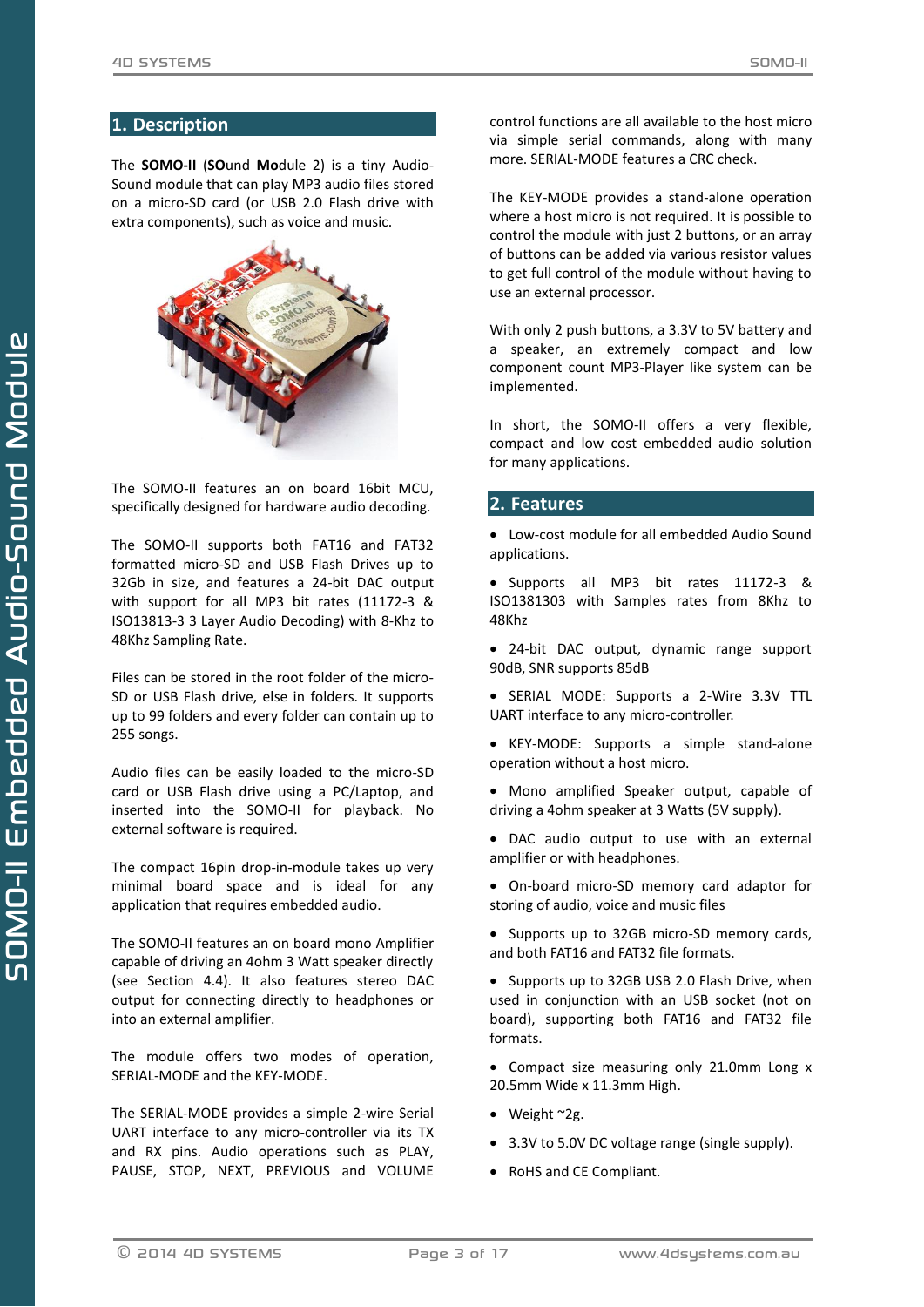# <span id="page-3-0"></span>**3. Pin Configuration and Summary**



|                | <b>SOMO-14D Pin Outs</b>                                      |          |                                                                                                                                              |  |  |
|----------------|---------------------------------------------------------------|----------|----------------------------------------------------------------------------------------------------------------------------------------------|--|--|
| Pin            | <b>Symbol</b>                                                 | I/O      | <b>Description</b>                                                                                                                           |  |  |
| 1              | $USB+$                                                        | I/O      | USB+ Signal, designed to be connected directly to the USB+ pin of an external<br>USB socket, to then connect to a USB Flash drive            |  |  |
| $\overline{2}$ | USB-                                                          | 1/O      | USB- Signal, to be used in conjunction with USB+                                                                                             |  |  |
| 3              | NEXT/VOL+                                                     | L        | Next Song (Song will start playing if currently stopped) when pressed. When<br>held, the volume of the SOMO-II will ramp up.                 |  |  |
| 4              | PREV/VOL-                                                     |          | Previous Song (Song will start playing if currently stopped) when pressed. When<br>held, the volume of the SOMO-II will ramp down.           |  |  |
| 5              | ADKEY1                                                        | L        | Push button array input 1. Please refer to the ADKEY section for more<br>information.                                                        |  |  |
| 6              | ADKEY2                                                        | ı        | Push button array input 2. Please refer to the ADKEY section for more<br>information.                                                        |  |  |
| $\overline{7}$ | <b>GND</b>                                                    | P        | Power Ground, Connect to GND                                                                                                                 |  |  |
| 8              | <b>BUSY</b>                                                   | $\Omega$ | Playing indicator, can be used to trigger an external amplifier. Low indicates<br>Audio output is occurring. High indicates no Audio output. |  |  |
| 9              | <b>VCC</b>                                                    | P        | Power Input, 3.3V to 5.0V.                                                                                                                   |  |  |
| 10             | <b>GND</b>                                                    | P        | Power Ground, Connect to GND                                                                                                                 |  |  |
| 11             | <b>RX</b>                                                     | L        | 3.3V TTL UART Serial Data Input. Used for SERIAL-MODE                                                                                        |  |  |
| 12             | <b>TX</b>                                                     | $\Omega$ | 3.3V TTL UART Serial Data Output. Used for SERIAL-MODE                                                                                       |  |  |
| 13             | DAC_R                                                         | O        | Right Channel Audio Output, capable of driving headphones directly, or<br>connecting to an external amplifier                                |  |  |
| 14             | DAC_L                                                         | O        | Left Channel Audio Output, capable of driving headphones directly, or<br>connecting to an external amplifier                                 |  |  |
| 15             | SPK+                                                          | 0        | Speaker +ve output from on board Mono Amplifier, capable of driving a 4ohm<br>3W Speaker if VCC is 5V.                                       |  |  |
| 16             | Speaker -ve output from on board Mono Amplifier.<br>SPK-<br>O |          |                                                                                                                                              |  |  |

I = Input, O = Output, P = Power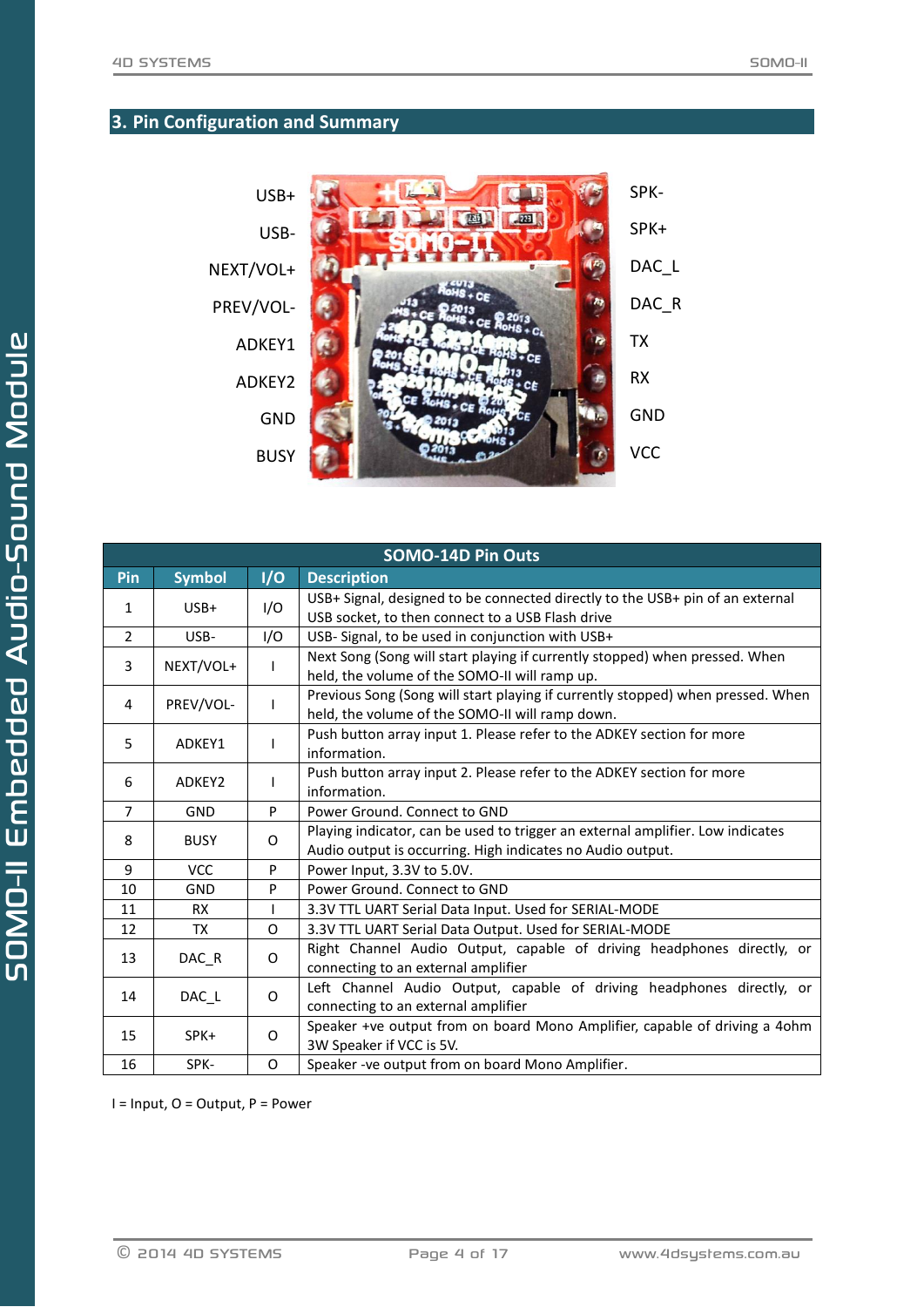## <span id="page-4-0"></span>**4. Pin Description**

This section describes in detail the hardware interface pins of the SOMO-II.

#### <span id="page-4-1"></span>**4.1. Micro-controller Interface Pins**

#### **RX pin 11 (TTL Serial UART Receive):**

This is the 3.3V TTL Serial UART Receive pin, compatible with 3.3V TTL level Logic, designed to be connected directly with a microcontroller or other TTL capable UART controller. Used in conjunction with the TX pin, the SOMO-II can be controlled using SERIAL-MODE by sending commands from the microcontroller rather than having to wire on any external buttons direct to the SOMO-II itself. Please refer to the SERIAL-MODE section for information about the commands.

#### **TX pin 12 (TTL Serial UART Transmit):**

This is the 3.3V TTL Serial UART Transmit pin, compatible with 3.3V TTL level Logic, designed to be connected directly with a microcontroller or other TTL capable UART controller. Used in conjunction with the RX pin, the SOMO-II can be controlled using SERIAL-MODE by sending commands from the microcontroller rather than having to wire on any external buttons direct to the SOMO-II itself. Please refer to the SERIAL-MODE section for information about the commands.

**NOTE:** For 5V systems, connect a series resistor (1K Ohms) on the RX line of the SOMO-II to the TX of the 5V micro-controller.

## <span id="page-4-2"></span>**4.2. Key Interface Pins (Not ADKEYs)**

#### **NEXT/VOL+ pin 3 (Next Track/Volume up):**

Selects the Next Audio file from the micro-SD memory card or USB Flash drive (whichever is selected) when the pin is connected to GND momentarily. If the pin is held to GND then the Audio volume is ramped up. Active LOW triggered input. Connect this pin to a push-button in standalone KEY-MODE.

#### **PREV/VOL- pin 4 (Previous Track/Volume down):**

Selects the Previous Audio file from the micro-SD memory card or USB Flash drive (whichever is selected) when the pin is connected to GND momentarily. If the pin is held to GND then the Audio volume is ramped down. Active LOW triggered input. Connect this pin to a push-button in stand-alone KEY-MODE.

#### <span id="page-4-3"></span>**4.3. Key Interface Pins (ADKEY's)**

#### **ADKEY1, ADKEY2, pins 5, 6 (Array Keys):**

These pins provide a method to connect 10 push buttons up to each pin (up to 20 buttons total), to enable broad functionality of the SOMO-II without requiring the use of SERIAL-MODE.

#### <span id="page-4-4"></span>**4.4. Audio Output and Control Pins**

#### **SPK+, SPK- pins 15, 16 (Mono Speaker output):**

These pins provide a differential amplified output to a single speaker. Connect these pins to a 4/8/16/32ohm speaker, at a max of 3 Watts when powered from a 5V Supply. 8ohm 2.5W is recommended.

#### **DAC\_R, DAC\_L pins 13, 14 (Stereo DAC output):**

These are the Left and Right audio outputs, capable of driving headphones directly or small speakers, or fed into an external amplifier.

#### **BUSY pin 8 (Playing Indicator output):**

Playing Indicator, this pin shows if an audio file is currently being played (Low Output), or if no audio playback is currently occurring (High Output). The SOMO-II features an LED indicator on board which is connected to this pin, however it can also be connected to an external amplifier enable circuit, to disable the external amplifier when an audio file is not being played.

It can also be used to signal the host micro the end of the audio file in SERIAL-MODE, if required.

## <span id="page-4-5"></span>**4.5. System Pins**

#### **GND pins 7, 10 (Module Ground):**

Module ground pins. One of more of these pins must be connected to ground.

#### **VCC pin 9 (Module Supply Voltage Input):**

Module supply voltage input pin. This pin must be connected to a regulated supply voltage in the range of 3.3 to 5.0 Volts DC. Nominal operating voltage is 4.3 Volts.

#### **USB+, USB- pins 1,2 (USB for Flash Drive):**

These pins provide a USB 2.0 interface to an external USB connector, to enable a USB Flash drive to be connected to the SOMO-II as a media source for MP3 audio files.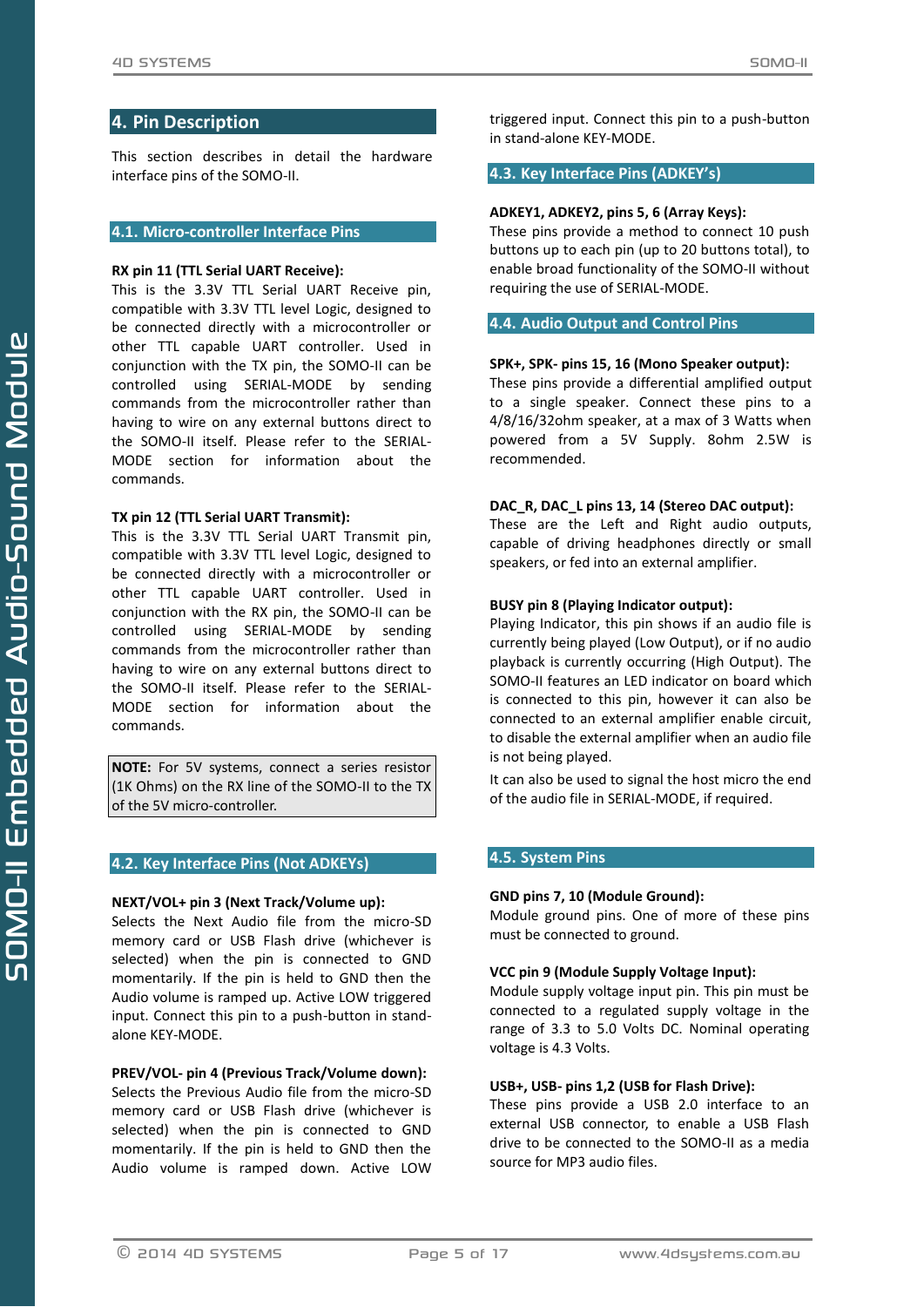# <span id="page-5-0"></span>**5. Operating Modes**

The SOMO module offers two modes of operation, SERIAL-MODE and KEY-MODE. This section describes both modes in detail.

## <span id="page-5-1"></span>**5.1. SERIAL MODE**

The SERIAL-MODE provides a simple 2-wire TTL Serial UART interface to any micro-controller capable of interfacing to a 3.3V or 5.0V (See Section 4.1) TLL Serial UART system that can be configured to output the simple protocol required to communicate with the SOMO-II.

**Baud Rate:** 9600 bps **Data bits:** 1 **Parity bit:** none **Flow Control:** none

The SOMO audio operations such as PLAY, PAUSE, STOP, NEXT, PREVIOUS and VOLUME etc are all available to the host micro-controller to control using a simple set of bytes sent to the SOMO-II, along with many more, which can be found under the Valid Commands listed below.

#### **Command Format:**

The format of the serial commands are as follows

| \$S, CMD, Feedback, Para1, Para2, Checksum1, Checksum2, \$0<br><b>FORMAT:</b> |                                    |                                                                                                                                     |  |  |
|-------------------------------------------------------------------------------|------------------------------------|-------------------------------------------------------------------------------------------------------------------------------------|--|--|
| \$S                                                                           | Start Character \$S is 0x7E in HEX | Every command starts with this                                                                                                      |  |  |
| <b>CMD</b>                                                                    | Command Code                       | Every command has a unique command<br>code, which determines the operation                                                          |  |  |
| <b>Feedback</b>                                                               | <b>Command Feedback</b>            | Specifies whether feedback is required by<br>the host microcontroller in reply to the<br>command. $1 =$ Feedback, $0 =$ No Feedback |  |  |
| Para1                                                                         | Parameter #1                       | First parameter of the specific Command<br>Code                                                                                     |  |  |
| Para <sub>2</sub>                                                             | Parameter #2                       | Second parameter of the specific Command<br>Code                                                                                    |  |  |
| Checksum1                                                                     | Checksum #1                        | First byte of the checksum.<br>Checksum<br>calculation shown below.                                                                 |  |  |
| Checksum <sub>2</sub>                                                         | Checksum #2                        | Second byte of the checksum. Checksum<br>calculation shown below.                                                                   |  |  |
| \$0                                                                           | End Character \$0 is 0xEF in HEX   | Every command ends with this                                                                                                        |  |  |

## **Checksum Calculation:**

The checksum is calculated using the following formula. Checksum (2 bytes) = 0xFFFF – (CMD + Feedback + Para1 + Para2) + 1

#### **Valid Commands:**

All commands shown below have **Feedback turned off** so there will be no data sent from the SOMO-II after the command has been sent from the microcontroller (except for the Query commands which are requesting data).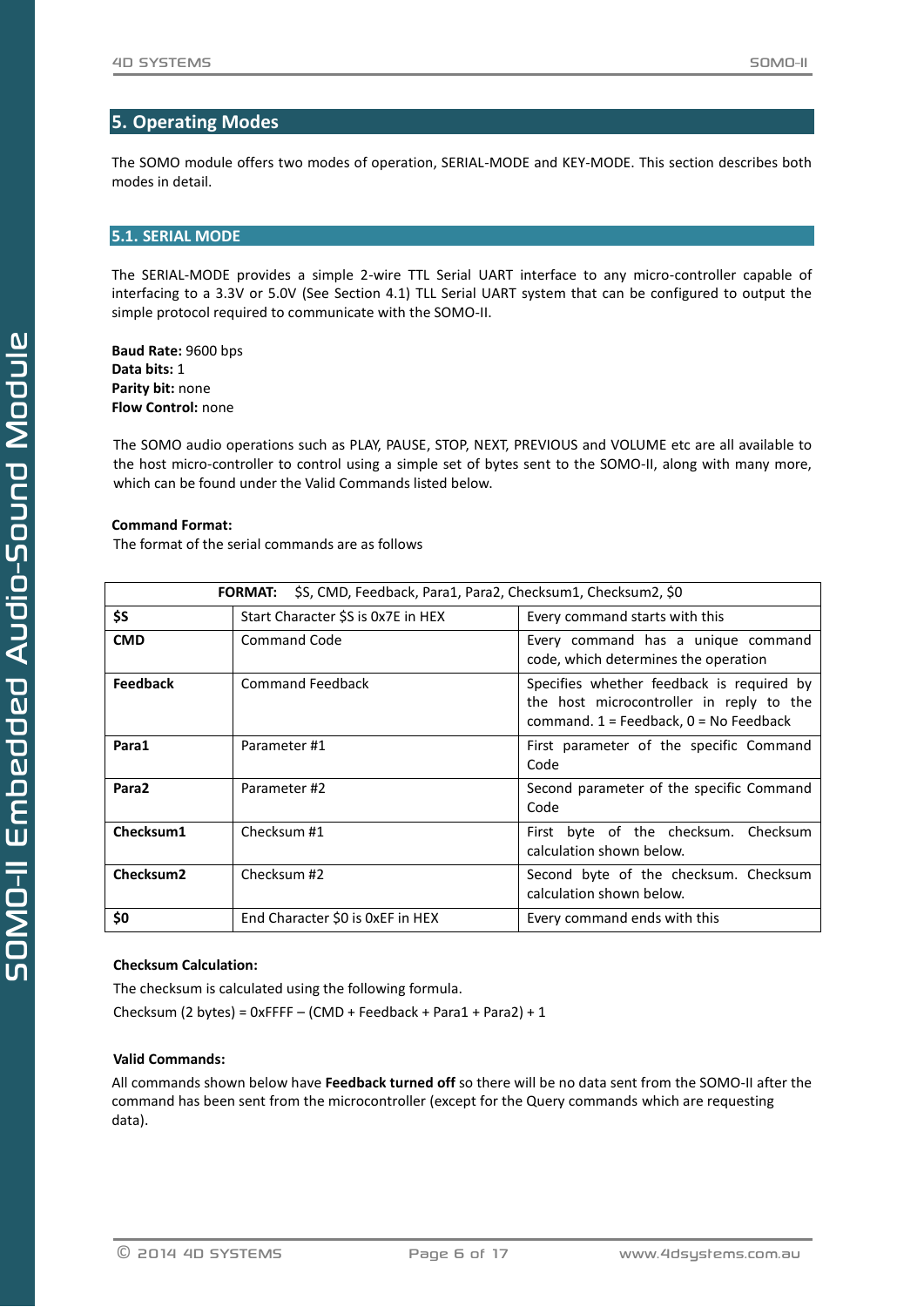| <b>Function</b>                                       | <b>Serial Command</b>                                                         | <b>Description</b>                                                                                                                                                                                                                                                                               |
|-------------------------------------------------------|-------------------------------------------------------------------------------|--------------------------------------------------------------------------------------------------------------------------------------------------------------------------------------------------------------------------------------------------------------------------------------------------|
| <b>NEXT</b>                                           | 7E 01 00 00 00 FF FF EF                                                       | If no track is currently playing, issuing the NEXT command will start<br>playing the first track copied to the media (see Section 6). If the<br>SOMO-II is currently playing a song or has previously played a song,<br>this will play the next song in the order copied on to the media.        |
| <b>PREVIOUS</b>                                       | 7E 02 00 00 00 FF FE EF                                                       | If no track is currently playing, issuing the PREVIOUS command will<br>start playing the last track copied to the media (see Section 6). If the<br>SOMO-II is currently playing a song or has previously played a song,<br>this will play the previous song in the order copied on to the media. |
| <b>SPECIFY</b><br><b>TRACK#</b>                       | 7E 03 00 00 01 FF FC EF<br>7E 03 00 00 02 FF FB EF<br>7E 03 00 00 0A FF F3 EF | Start playing the first track copied to the media. (See Section 6)<br>This will start playing the second track copied to the media.<br>This will start playing the tenth track copied to the media.                                                                                              |
| <b>VOLUME +</b>                                       | 7E 04 00 00 00 FF FC EF                                                       | This will increase the volume by 1                                                                                                                                                                                                                                                               |
| <b>VOLUME -</b>                                       | 7E 05 00 00 00 FF FB EF                                                       | This will decrease the volume by 1                                                                                                                                                                                                                                                               |
| <b>VOLUME#</b>                                        | 7E 06 00 00 1E FF DC EF<br>7E 06 00 00 05 FF F5 EF                            | This will set the volume to be 30 (30 is the Max)<br>This will set the volume to be 5                                                                                                                                                                                                            |
| <b>SPECIFY EQ</b>                                     | 7E 07 00 00 01 FF F8 EF<br>7E 07 00 00 04 FF F5 EF                            | This will set the EQ to pop<br>This will set the EQ to classic<br>(0/1/2/3/4/5 Normal, Pop, Rock, Jazz, Classic, Bass)                                                                                                                                                                           |
| <b>REPEAT A</b><br><b>TRACK</b>                       | 7E 08 00 00 01 FF F7 EF<br>7E 08 00 00 02 FF F6 EF<br>7E 08 00 00 1F FF D9 EF | This will repeat the first track copied to the media. (See Section 6)<br>This will repeat the second track copied to the media.<br>This will repeat the thirty first track copied to the media.                                                                                                  |
| <b>PLAY SOURCE</b>                                    | 7E 09 00 00 01 FF F6 EF<br>7E 09 00 00 02 FF F5 EF                            | This will set the SOMO-II to play from a USB Flash Drive<br>This will set the SOMO-II to play from a micro-SD Card                                                                                                                                                                               |
| <b>SLEEP</b>                                          | 7E 0A 00 00 00 FF F6 EF                                                       | This will put the SOMO-II into a sleep state, which consumes low<br>power. To get the SOMO-II out of sleep, you need to use a PLAY<br>SOURCE command, followed by your next chosen command.                                                                                                      |
| <b>RESET</b>                                          | 7E OC 00 00 00 FF F4 EF                                                       | This will reset the SOMO-II module, to be in its powered-on state                                                                                                                                                                                                                                |
| <b>PLAY</b>                                           | 7E OD 00 00 00 FF F3 EF                                                       | Play the audio track selected (if selected) else the first track copied<br>on to the media (See Section 6)                                                                                                                                                                                       |
| <b>PAUSE</b>                                          | 7E 0E 00 00 00 FF F2 EF                                                       | Pause the current playing audio Track. If PLAY command is then<br>sent, the audio track will resume from where it was paused.                                                                                                                                                                    |
| <b>SPECIFY</b><br><b>FOLDER &amp;</b><br><b>TRACK</b> | 7E OF 00 01 01 FF EF EF<br>7E OF 00 01 0A FF E6 EF<br>7E OF 00 63 FF FE 8F EF | This will start playing Folder 1 from Track 1. (See Section 6)<br>This will start playing Folder 1 from Track 10.<br>This will start playing Folder 99 from Track 255.                                                                                                                           |
| <b>CONTINUOUS</b>                                     | 7E 11 00 00 01 FF EE EF                                                       | This will enable continuous mode (disable RANDOM TRACK and<br>REPEAT CURRENT if previously enabled), which will play all songs on<br>the memory card, one after the other. Start track with PLAY.                                                                                                |
| <b>STOP</b>                                           | 7E 16 00 00 00 FF EA EF                                                       | Stop the current playing audio Track. If PLAY command is then sent,<br>the audio track will start from the beginning.                                                                                                                                                                            |
| <b>RANDOM</b><br><b>TRACK</b>                         | 7E 18 00 00 00 FF E8 EF                                                       | This will enable Random Mode (disable CONTINUOUS and REPEAT<br><b>CURRENT</b> if previously enabled), which plays random tracks one<br>after the other, continuously. Start track with PLAY.                                                                                                     |
| <b>REPEAT</b><br><b>CURRENT</b>                       | 7E 19 00 00 00 FF E7 EF                                                       | This will enable the repeat play mode (disable CONTINUOUS and<br>RANDOM TRACK if previously enabled), which repeats the currently<br>playing track, so it will play over and over continuously. Track must<br>be playing before this command is sent.                                            |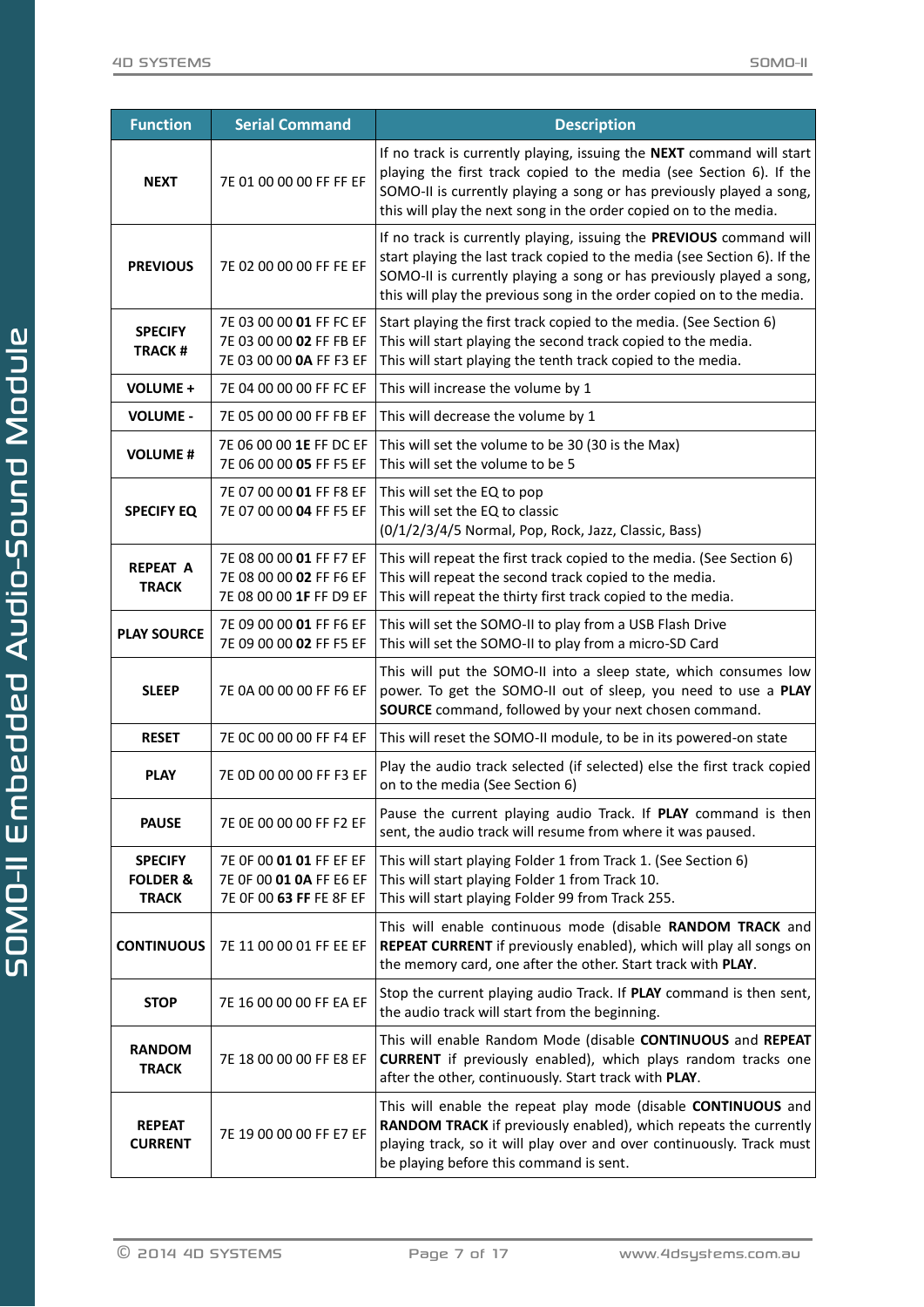|                                                                                                                                                                                              | <b>SINGLE PLAY</b>                                 | 7E 19 00 00 01 FF E6 EF | This will disable CONTINUOUS, RANDOM TRACK or REPEAT<br>CURRENT modes if previously enabled, which is how the module<br>starts up by default. This will allow one song to play and then stop.<br>Start track with <b>PLAY</b> . |  |
|----------------------------------------------------------------------------------------------------------------------------------------------------------------------------------------------|----------------------------------------------------|-------------------------|---------------------------------------------------------------------------------------------------------------------------------------------------------------------------------------------------------------------------------|--|
|                                                                                                                                                                                              | <b>QUERY</b><br><b>VOLUME</b>                      | 7E 43 00 00 00 FF BD EF | Query the current volume                                                                                                                                                                                                        |  |
|                                                                                                                                                                                              | <b>QUERY EQ</b>                                    | 7E 44 00 00 00 FF BC EF | Query the current EQ Setting<br>(0/1/2/3/4/5 Normal, Pop, Rock, Jazz, Classic, Bass)                                                                                                                                            |  |
| <b>QUERY</b><br>7E 47 00 00 00 FF B9 EF<br><b>TRACKS USB</b>                                                                                                                                 |                                                    |                         | Query the number of files present on the USB Flash Drive                                                                                                                                                                        |  |
| <b>QUERY</b><br>7E 48 00 00 00 FF B8 EF<br><b>TRACKS uSD</b>                                                                                                                                 |                                                    |                         | Query the number of files present on the                                                                                                                                                                                        |  |
|                                                                                                                                                                                              | <b>QUERY</b><br><b>CURRENT</b><br><b>TRACK USB</b> | 7E 4B 00 00 00 FF B5 EF | Query the current track playing from the USB Flash Drive                                                                                                                                                                        |  |
| <b>QUERY</b><br><b>CURRENT</b><br>7E 4C 00 00 00 FF B4 EF<br><b>TRACK uSD</b><br><b>QUERY</b><br>7E 4E 00 00 01 FF B1 EF<br><b>TRACKS</b><br>7E 4E 00 00 <b>0B</b> FF A7 EF<br><b>FOLDER</b> |                                                    |                         | Query the current track playing from the micro-SD Card                                                                                                                                                                          |  |
|                                                                                                                                                                                              |                                                    |                         | This will return the number of tracks in Folder 1 (001)<br>This will return the number of tracks in Folder 11 (011)                                                                                                             |  |

## **Successful command received by SOMO-II (Feedback Byte needs to be ON):**

If Feedback is required for successful receipt of a command, simply change the Feedback byte from 0x00 to 0x01, and a confirmation message will be sent from the SOMO-II after the command is sent and received.

| <b>Feedback Received</b> | <b>Description</b> |                                                       |  |
|--------------------------|--------------------|-------------------------------------------------------|--|
|                          |                    | 7E 41 00 00 00 FF BF EF Command Successfully Received |  |

## **Errors received from the SOMO-II:**

If a command is sent to the SOMO-II and the SOMO-II resulted in an error from that command, the following messages could be sent. These are sent on error regardless of if the feedback byte is enabled or disabled.

| <b>ERRORS Received</b>  | <b>Description</b>                    |
|-------------------------|---------------------------------------|
| 7E 40 00 00 01 FF BF EF | Module is busy                        |
| 7E 40 00 00 02 FF BE EF | Module is currently in sleep mode     |
| 7E 40 00 00 03 FF BD EF | l Serial received an error            |
| 7E 40 00 00 04 FF BC EF | l Checksum error                      |
| 7E 40 00 00 05 FF BB EF | Beyond scope of specified file/folder |
| 7E 40 00 00 06 FF BA EF | Specified file/Folder not found       |

#### **Other information received from SOMO-II:**

These commands are sent from the SOMO-II when certain events occur, and could come at various times.

| <b>DATA Received</b>    | <b>Description</b>                                                                                   |
|-------------------------|------------------------------------------------------------------------------------------------------|
|                         | 7E 3A 00 00 01 FF C5 EF   USB Flash Drive Inserted. Sent every time a USD Flash drive is plugged in. |
| 7E 3A 00 00 02 FF C4 EF | micro-SD Card Inserted. Sent every time a micro-SD card is inserted.                                 |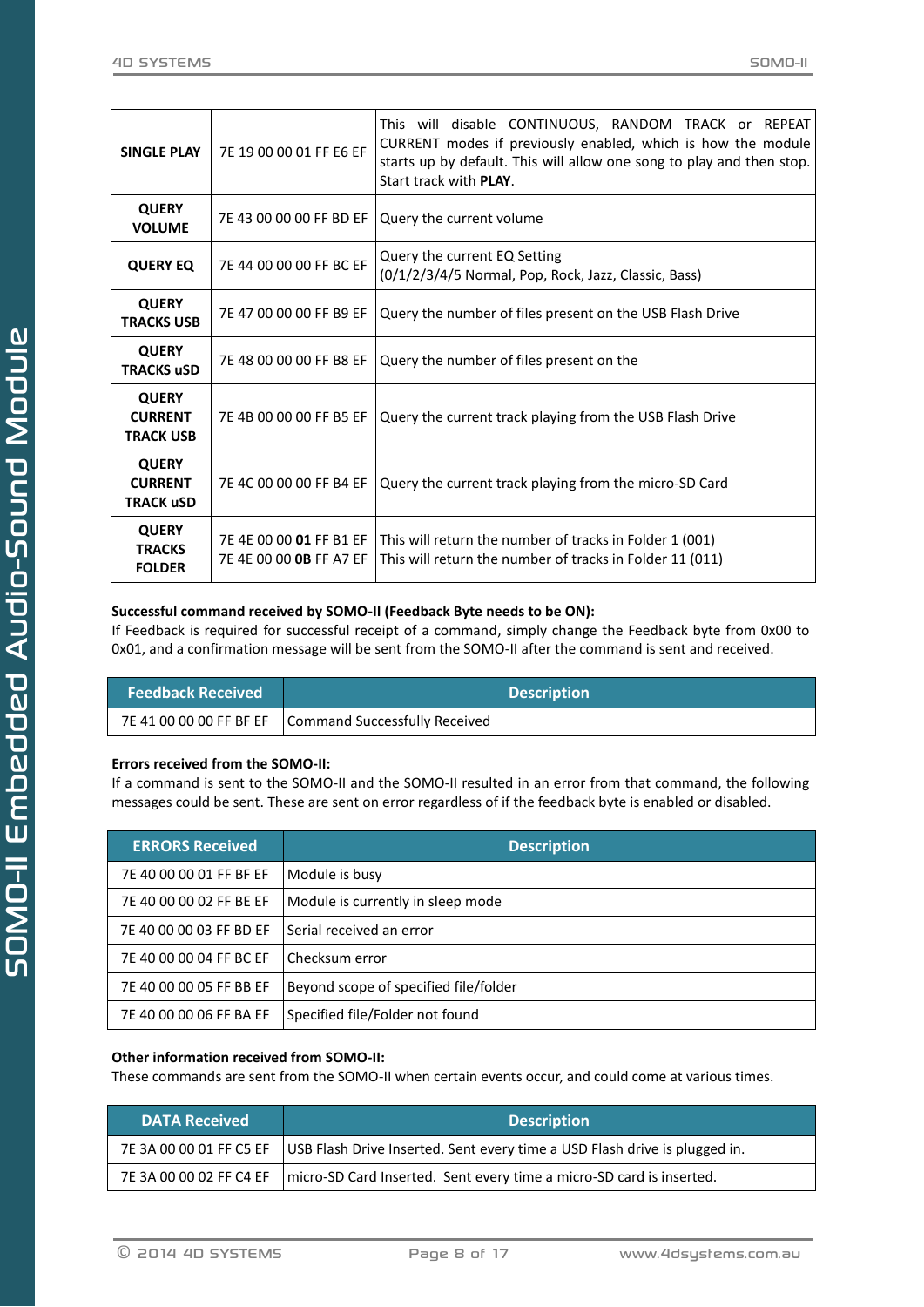| 7E 3B 00 00 01 FF C4 EF                            | USB Flash Drive Removed. Sent every time a USD Flash drive is unplugged.                                                                                                                                                                                                                                                               |
|----------------------------------------------------|----------------------------------------------------------------------------------------------------------------------------------------------------------------------------------------------------------------------------------------------------------------------------------------------------------------------------------------|
| 7E 3B 00 00 02 FF C3 EF                            | micro-SD Card Removed. Sent every time a micro-SD card is ejected.<br><b>NOTE:</b> when the card is ejected, multiple messages may be sent (ejected, inserted<br>and ejected again). This is a side-effect of the type of micro-SD socket that is<br>installed if the card is ejected slowly, ie holding in the card before releasing. |
| 7E 3C 00 00 01 FF C3 EF<br>7E 3C 00 00 54 FF 70 EF | USB Flash Drive source, Finished playing Track 01<br>USB Flash Drive source, Finished playing Track 84 (0x54)                                                                                                                                                                                                                          |
| 7E 3D 00 00 02 FF C1 EF<br>7E 3D 00 00 0A FF B9 EF | micro-SD Card source, Finished playing Track 02<br>micro-SD Card source, Finished playing Track 10 (0x0A)                                                                                                                                                                                                                              |
| 7E 3F 00 00 00 FF C1 EF                            | SOMO-II has just started up, No media detected                                                                                                                                                                                                                                                                                         |
| 7E 3F 00 00 01 FF C0 EF                            | SOMO-II has just started up, USB Flash Drive detected                                                                                                                                                                                                                                                                                  |
| 7E 3F 00 00 02 FF BF EF                            | SOMO-II has just started up, micro-SD Card detected                                                                                                                                                                                                                                                                                    |
| 7E 3F 00 00 03 FF BE EF                            | SOMO-II has just started up, Both micro-SD and USB Flash Drive detected                                                                                                                                                                                                                                                                |

## <span id="page-8-0"></span>**5.2. SERIAL MODE – Example Connection Diagram**



This example schematic shows a simple Serial connection to an external Host such as a 3.3V Microcontroller. It also shows the connections for an external speaker.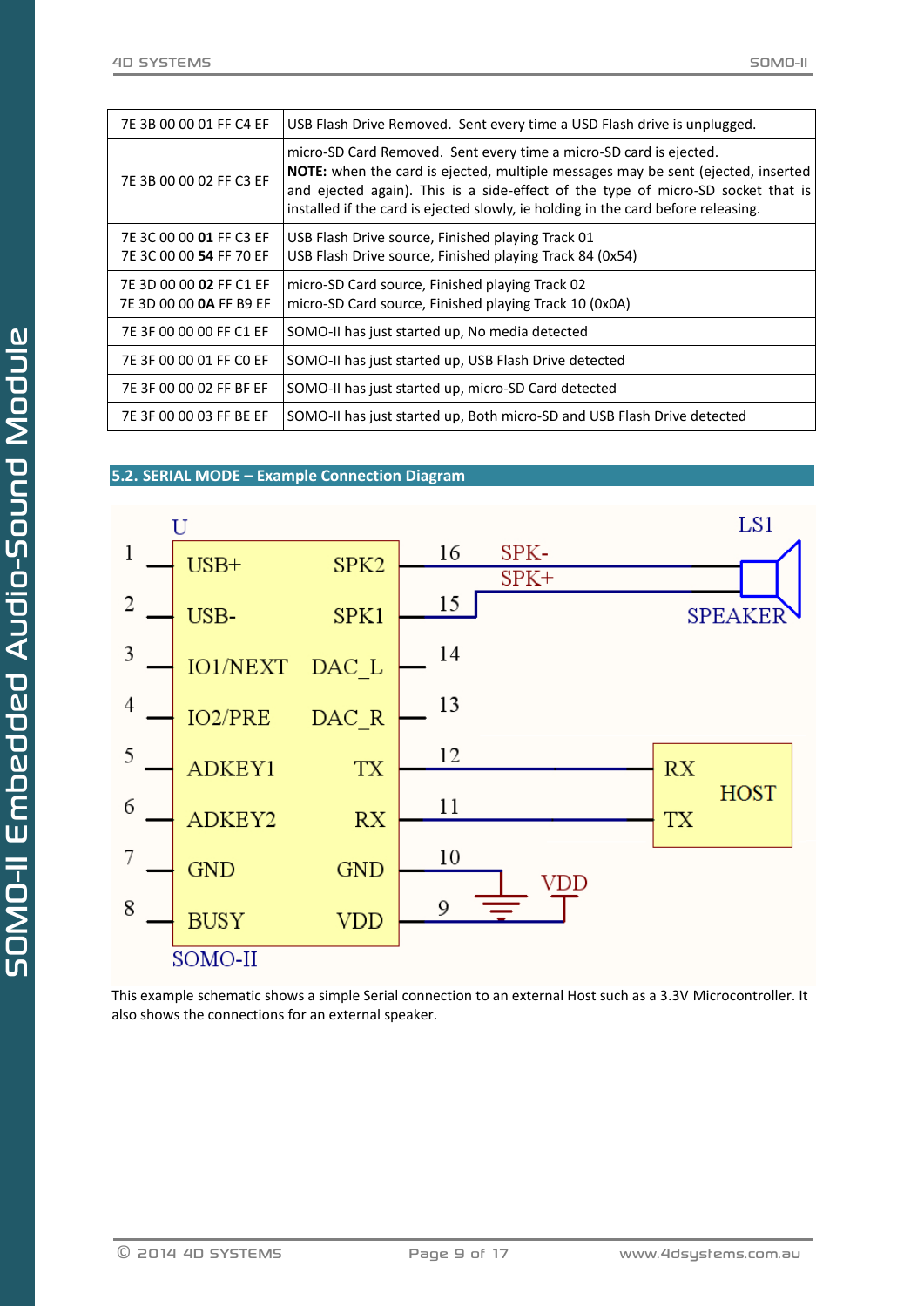## <span id="page-9-0"></span>**5.3. KEY MODE**

The KEY-MODE provides a stand-alone operation where a host micro is not required. With only 2 push buttons, a 3.7V battery and a speaker, an extremely compact and low component count audio system can be implemented.

Alternatively, KEY-MODE supports extended operation with the use of the ADKEY1 and ADKEY2 inputs, which allow a matrix of inputs (up to 20 push buttons) to be used, each with a different value resistor connected to either ADKEY1 or ADKEY2.

The SOMO-II Audio operations such as PLAY, PAUSE, STOP, NEXT, PREVIOUS, VOLUME etc are all available on individual push buttons.

The following table lists each of the resistor values which are required for each of the 20 push buttons (10 push buttons on each ADKEY1 and ADKEY2 inputs), along with an example schematic to show how the push button and resistor is connected to the SOMO-II, in the next section.

| <b>Function</b>                                                            | <b>ADKEY</b> | <b>RESISTOR</b>                                                                                                                                                                                      | <b>Description</b>                                                                                                                                                                                                                                                                                                                                                                                                                                         |  |
|----------------------------------------------------------------------------|--------------|------------------------------------------------------------------------------------------------------------------------------------------------------------------------------------------------------|------------------------------------------------------------------------------------------------------------------------------------------------------------------------------------------------------------------------------------------------------------------------------------------------------------------------------------------------------------------------------------------------------------------------------------------------------------|--|
| <b>PLAY/PAUSE</b>                                                          | 1            | 220K ohm                                                                                                                                                                                             | Play/Pause the audio track selected (if selected) else the first<br>track copied on to the media (See Section 6)                                                                                                                                                                                                                                                                                                                                           |  |
| <b>STOP</b>                                                                | 1            | 100K ohm                                                                                                                                                                                             | Stop the current playing audio Track. If the PLAY/PAUSE button<br>is pressed then the audio track will start from the beginning.                                                                                                                                                                                                                                                                                                                           |  |
| NEXT/VOL+                                                                  | 1            | 51K ohm                                                                                                                                                                                              | If no track is currently playing, momentarily pressing this<br>button will start audio playback, playing the next track in the<br>order copied on to the media. If a track is playing, momentarily<br>pressing this button will skip to the next track in the order they<br>were copied on to the media (See Section 6). Holding down the<br>button for > 1.2 seconds will cause the Volume to Ramp Up.<br>Dual action for simple 2 button operation.      |  |
| PREV/VOL-                                                                  | 1            | 33K ohm                                                                                                                                                                                              | If no track is currently playing, momentarily pressing this<br>button will start audio playback, playing the previous track in<br>the order copied on to the media. If a track is playing,<br>momentarily pressing this button will skip to the previous track<br>in the order they were copied on to the media (See Section 6).<br>Holding down the button for $> 1.2$ seconds will cause the<br>Volume to Ramp Down. Dual action for 2 button operation. |  |
| <b>VOLUME +</b>                                                            | 1            | 24K ohm                                                                                                                                                                                              | Pressing this button will cause the volume to increase by $1(0 -$<br>30 range)                                                                                                                                                                                                                                                                                                                                                                             |  |
| <b>VOLUME -</b>                                                            | 1            | 15K ohm                                                                                                                                                                                              | Pressing this button will cause the volume to decrease by $1(0 -$<br>30 range)                                                                                                                                                                                                                                                                                                                                                                             |  |
| uSD/USB                                                                    | 1            | 9.1K ohm                                                                                                                                                                                             | This button will toggle between micro-SD card and USB Flash<br>Drive operation. If both media are present, it will default to<br>micro-SD card at start-up.                                                                                                                                                                                                                                                                                                |  |
| <b>SLEEP</b><br>6.2K ohm<br>1                                              |              | This will put the SOMO-II into a sleep state, which consumes<br>low power. To get the SOMO-II out of sleep, you need to press<br>the RESET button or use the correct Serial command.                 |                                                                                                                                                                                                                                                                                                                                                                                                                                                            |  |
| <b>RESET</b>                                                               | 1            | 3K ohm                                                                                                                                                                                               | This will reset the SOMO-II module, to be in its powered-on<br>state, and will also awaken the SOMO-II from Sleep.                                                                                                                                                                                                                                                                                                                                         |  |
| <b>REPEAT TRACK</b><br>OR ohm<br>$\mathbf 1$<br><b>MODE</b><br>is playing. |              | This will enable Repeat Track Mode, which will play the current<br>playing track over and over until stopped. Pressing this button<br>again will disable this mode. Only works if pressed when audio |                                                                                                                                                                                                                                                                                                                                                                                                                                                            |  |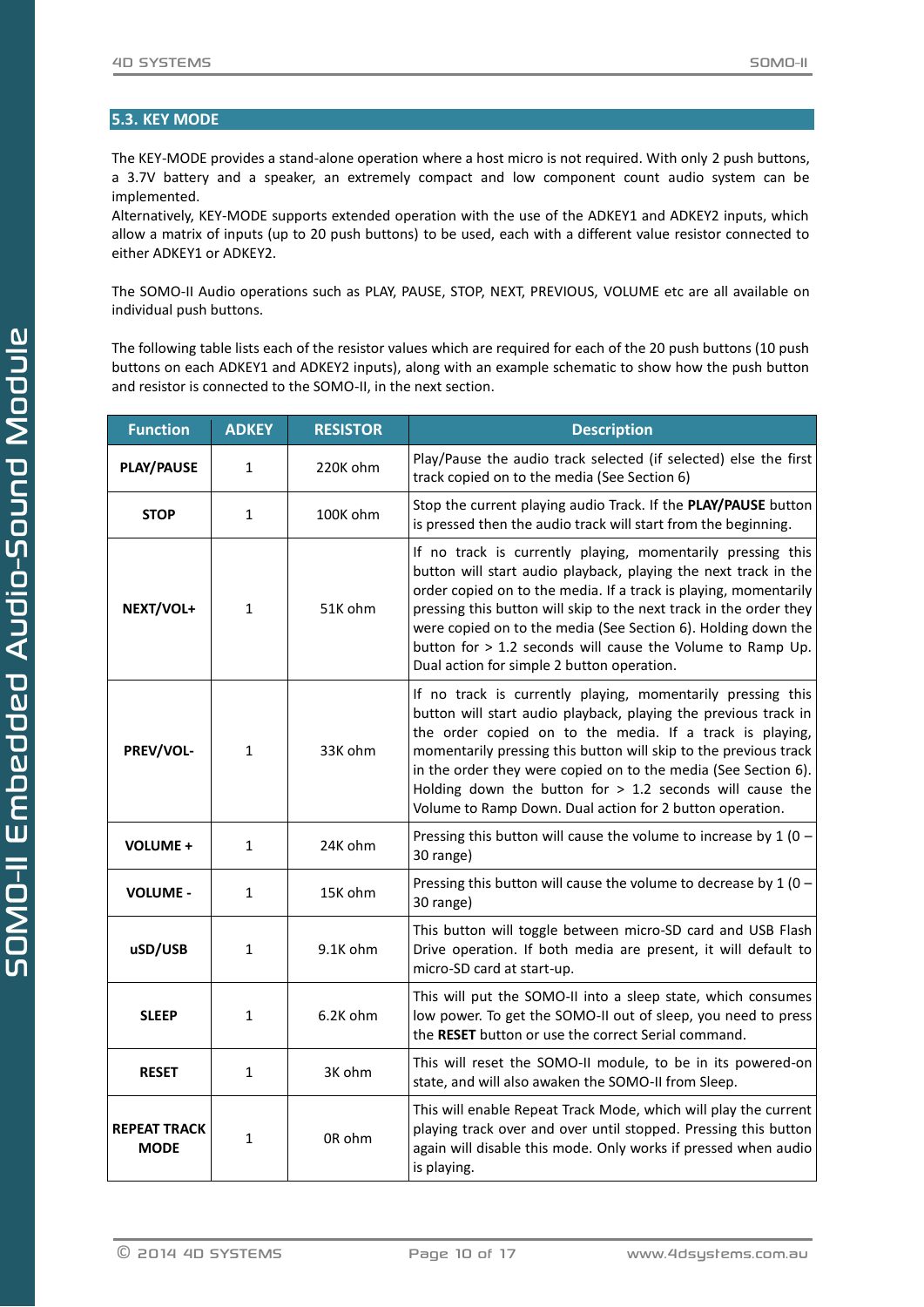| <b>CONTINUOUS</b><br><b>MODE</b>   | $\overline{2}$ | 220K ohm | This will enable Continuous Mode, which will play all the files<br>on the media one after the other and stop when it reaches the<br>last audio track. Pressing PLAY or NEXT once it has stopped,<br>will start the process over. Default is for this mode to be off,<br>which will just play a single track and then stop. Pressing this<br>button again will disable this mode. |
|------------------------------------|----------------|----------|----------------------------------------------------------------------------------------------------------------------------------------------------------------------------------------------------------------------------------------------------------------------------------------------------------------------------------------------------------------------------------|
| <b>RANDOM</b><br><b>TRACK MODE</b> | $\overline{2}$ | 100K ohm | This will enable Random Mode, which will play a random track<br>off the media, followed by another random track, continuously.<br>Pressing this button again will disable this mode.                                                                                                                                                                                             |
| Track 1<br>Folder 1                | $\overline{2}$ | 51K ohm  | This will play Track 1 from Folder 1, as a quick method to jump<br>to a specific audio file.                                                                                                                                                                                                                                                                                     |
| Track 1<br>Folder <sub>2</sub>     | 2              | 33K ohm  | This will play Track 1 from Folder 2, as a quick method to jump<br>to a specific audio file.                                                                                                                                                                                                                                                                                     |
| Track 1<br>Folder <sub>3</sub>     | 2              | 24K ohm  | This will play Track 1 from Folder 3, as a quick method to jump<br>to a specific audio file.                                                                                                                                                                                                                                                                                     |
| Track 1<br>Folder 4                | $\overline{2}$ | 15K ohm  | This will play Track 1 from Folder 4, as a quick method to jump<br>to a specific audio file.                                                                                                                                                                                                                                                                                     |
| Track 1<br>Folder <sub>5</sub>     | $\overline{2}$ | 9.1K ohm | This will play Track 1 from Folder 5, as a quick method to jump<br>to a specific audio file.                                                                                                                                                                                                                                                                                     |
| Track 2<br>Folder 1                | $\overline{2}$ | 6.2K ohm | This will play Track 2 from Folder 1, as a quick method to jump<br>to a specific audio file.                                                                                                                                                                                                                                                                                     |
| Track 3<br>Folder 1                | 2              | 3K ohm   | This will play Track 3 from Folder 1, as a quick method to jump<br>to a specific audio file.                                                                                                                                                                                                                                                                                     |
| <b>Track 4</b><br>Folder 1         | 2              | OR ohm   | This will play Track 4 from Folder 1, as a quick method to jump<br>to a specific audio file.                                                                                                                                                                                                                                                                                     |

## <span id="page-10-0"></span>**5.4. Connecting up the Resistors and Pushbuttons to the ADKEY inputs**

The connection of the push buttons to the ADKEY's is simple. Simply connect the resistor required to the ADKEY1 or ADKEY2 inputs of the SOMO-II module, and connect the other end of the resistor to one side of your push button. Connect the other side of your push button to GND.

Each ADKEY will have up to 10 resistors coming off it, each with its own push button. Only the resistors and buttons required can be connected, it is not necessary to connect all the resistors and buttons. The specific resistor value must be used however to control the specific function, this cannot be changed.

Please refer to image on following page.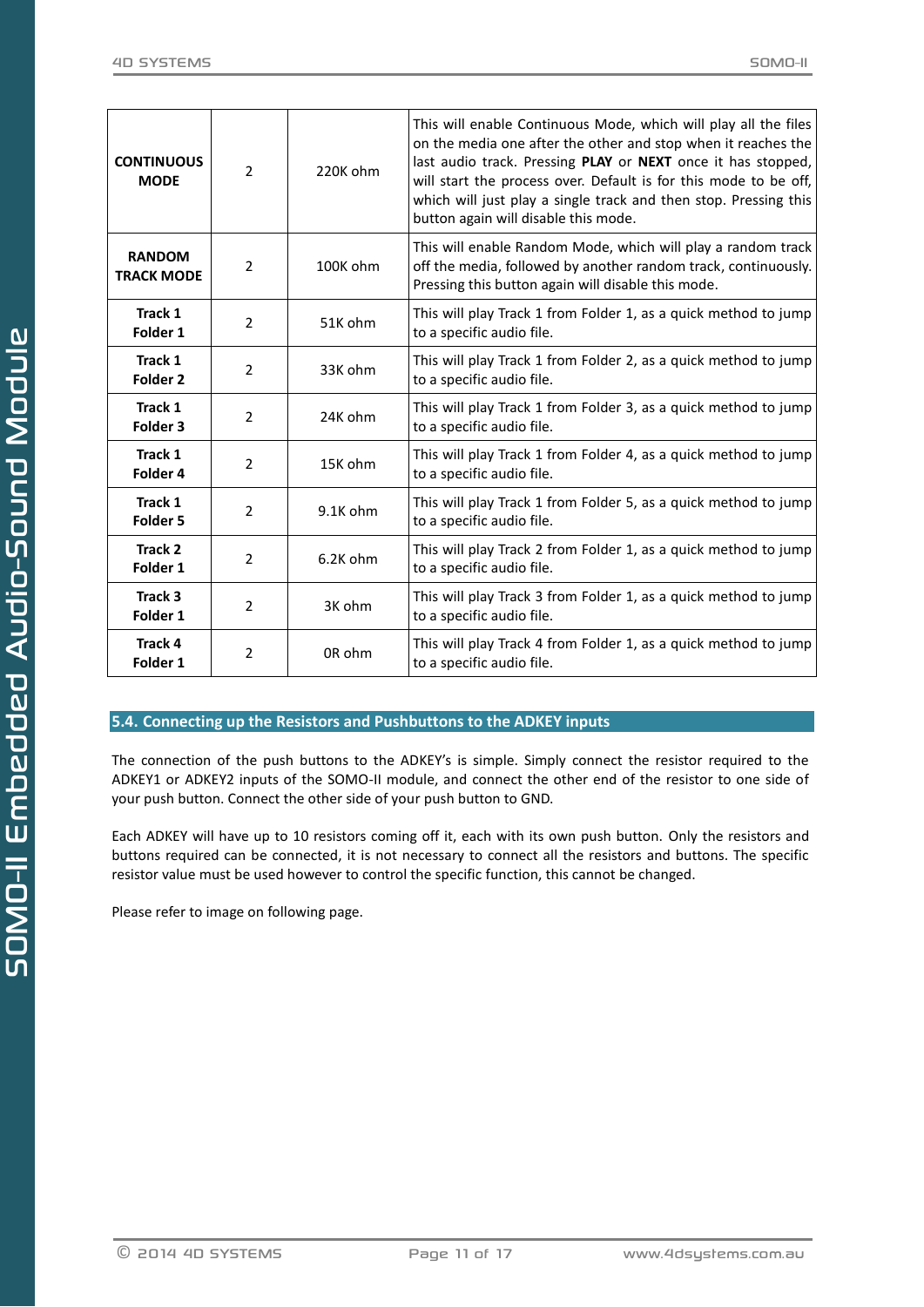

<span id="page-11-0"></span>**5.5. KEY MODE - Example Connection Diagram**



This is an example schematic showing the simplest connections to the SOMO-II for KEY MODE. Only 2 buttons are required. NEXT/VOL+ will start playing a track if currently stopped, and will raise the volume if the button is held down for > 1.2 seconds. PRE/VOL- will start playing a track if currently stopped also, and will lower the volume if the button is held down for > 1.2 seconds. See the table in Section 5.3 for more information.

For a comprehensive control of the SOMO-II in KEY MODE, the buttons listed in 5.4 are connected to pins 5 and 6 in the schematic shown above.

The example schematic also illustrates the connections for both Mono Speaker connection, along with Stereo DAC for either headphones or an external amplifier. If the gain is too high for the chosen application when using the Stereo DAC outputs, a 100ohm resistor can be put in series between the external device and pin 14, along with another 100ohm resistor in series between the external device and pin 13. This will reduce the gain. Other values may be more suitable.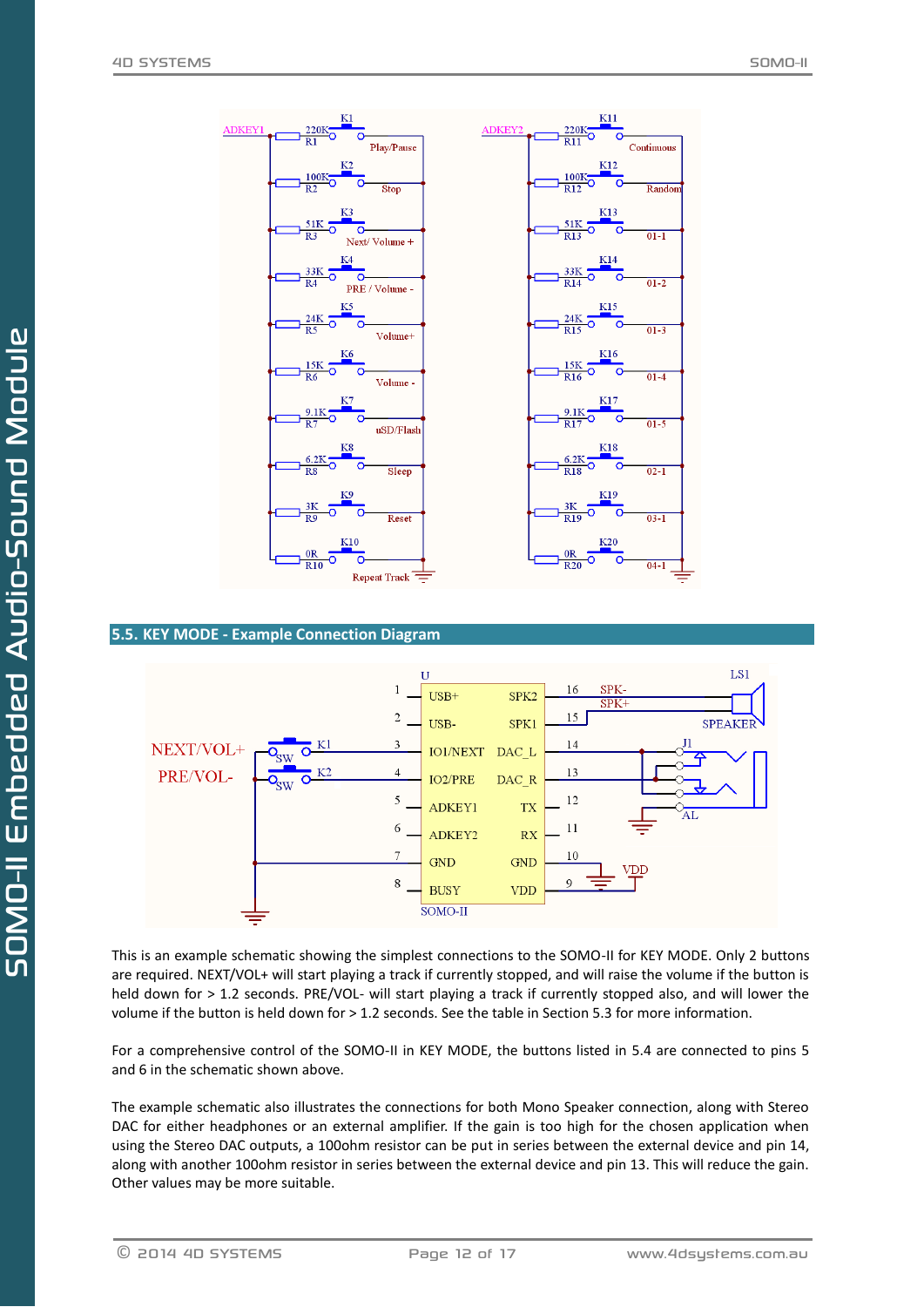## <span id="page-12-0"></span>**6. Files & Folder Structure**

The SOMO-II is flexible how files are stored on the micro-SD or USB Flash drive media, however in order to have control over which files are played, it is important to follow some simple naming rules in order for the SOMO-II to play the specific file you intend it to play.

The SOMO-II is capable of addressing up to 99 Folders, each with up to 255 songs.

The SOMO-II is not capable of reading ID3 information from the MP3 files, so purely relies on the name of the file as the index (Primary method), or the order the files were copied onto the media (Secondary Method).

While MP3 files can be named almost anything and they will play, in order to index the files so they can be picked on request using a specific serial command to select the folder/file using the Primary Method, the following must be observed:

#### 001ABCDEFG.mp3

Where 001 refers to the track number from 1 (001) to 255 as the SOMO-II can address up to 255 songs in each folder, and ABCDEFG refers to any alphanumeric name of your choosing, where the total file name length can be up to 32 characters long (Operating System dependent), ending with an .mp3 extension.

- $|J|$  001Kalimba.mp3
- 002Moonshine.mp3
- 003Grover.mp3
- 1 004BigNose.mp3
- 005LotsOfFriends.mp3

The folder structure should then have the following naming convention:

## 01

Where 01 refers to a number from 01 to 99, as the SOMO-II can address up to 99 folders.

| l 01     |  |
|----------|--|
| l 02     |  |
| ll 03    |  |
| l 04     |  |
| 05<br>D. |  |

If songs are placed on the media and they may or may not follow the naming convention, then the songs can be played using the **PLAY**, **NEXT**, **PREV** commands or buttons, or using the **SPECIFY TRACK #** command, which uses the Secondary Method and plays based on the order the songs were copied on to the media, not by the name of the file itself. Songs can be in the root directory or in folders, however the SOMO-II will only care about the order they were copied (Secondary Method) on to the media and not the name or location of the files.

The **SPECIFY FOLDER & TRACK** command however cannot be used if the naming convention has not been followed (Primary Method), as this relies on the formatting above to be observed.

Note, when using the **SPECIFY FOLDER & TRACK** command, Folder and Track numbering is in HEX. So the Folders are 0x01 through 0x63 (1 to 99), and the Tracks are 0x01 through 0xFF (1 to 255).

If the above formatting is observed, all commands will work correctly, so both Primary and Secondary methods are functional.

It may be difficult to determine the order songs were copied onto the media, so the Secondary Method should only be used if the order is not critical or the copy order is known. The Primary Method should be used as the preferred method.



-Sound Module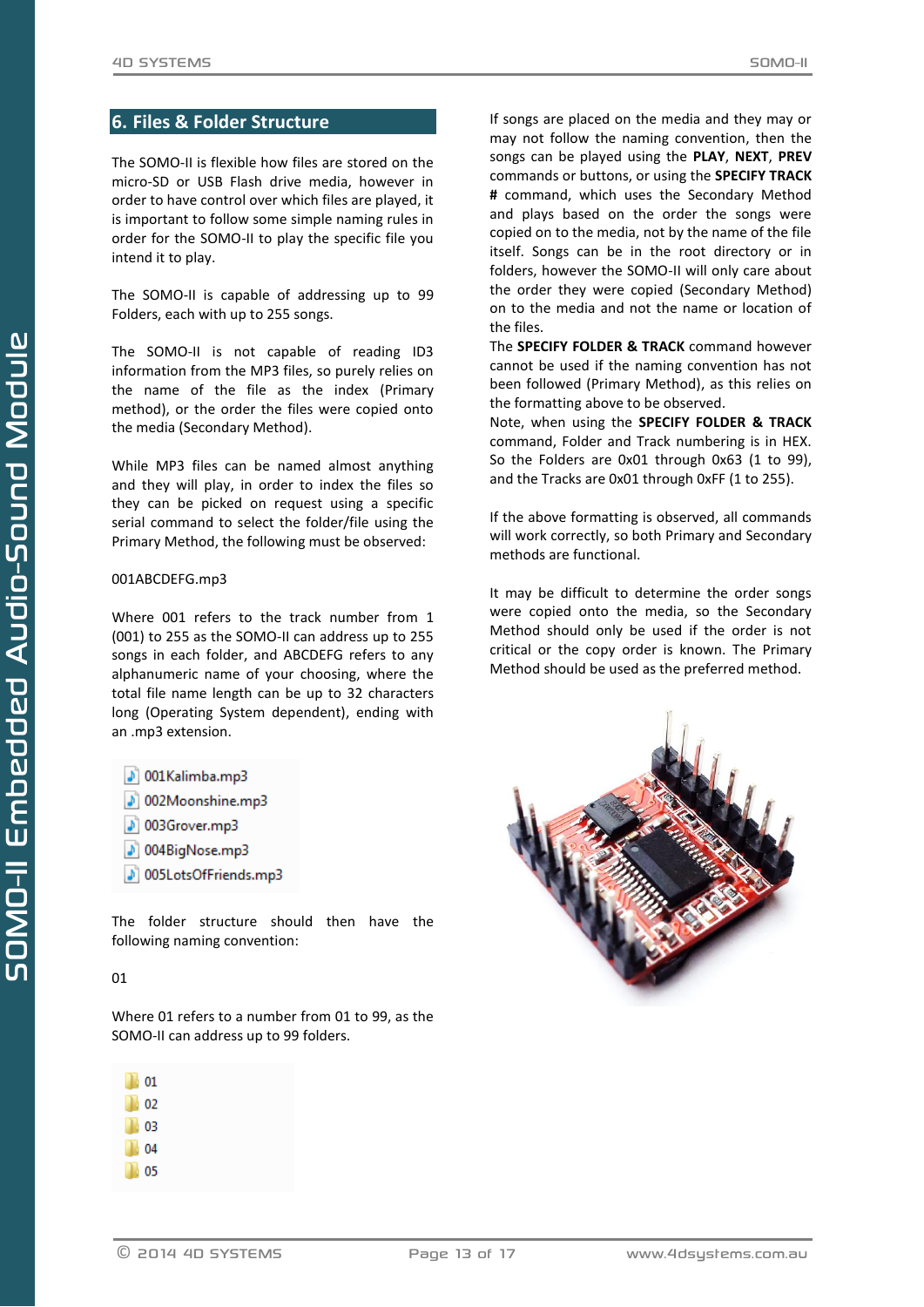## <span id="page-13-0"></span>**7. Media – micro-SD and USB Flash**

## <span id="page-13-1"></span>**7.1. Micro-SD cards**

The SOMO-II uses off the shelf micro-SD and microSD-HC memory cards with up to 32GB

capacity, and compatible with both FAT16 and FA32 file formats. The formatting of the card can be done on any PC/Mac/Linux system with a card reader. Select



the appropriate drive and choose the FAT16 or FAT32 file format, depending on the capacity of your micro-SD card. The card is now ready to be used in the SOMO-II.

**NOTE:** Certain brands of micro-SD memory cards may not work properly. This is evident by some files that may be skipped and not played by the SOMO-II.

## <span id="page-13-2"></span>**7.2. USB Flash Drive**

The SOMO-II is compatible with a range of USB Flash Drives, and has a USB 2.0 interface. It does however require an external USB socket to be installed and connected to the USB+, USB-, and GND pins of the SOMO-II. If the SOMO-II is not powered with 5.0V, then an external 5V supply will be required and connected to the USB socket, else the VCC from the SOMO-II can be connected to the USB socket if the SOMO-II is powered from 5.0V.

Some USB Flash Drives may operate down to as low as 3.7V, however it is recommended to use 5V when using USB Flash Drives.

The USB Flash Drive can be up to 32GB in capacity, and formatted with either FAT16 or FAT32, depending on the capacity of the card.

**NOTE:** Certain brands of USB Flash Drives may not work properly. This is evident by some files that may be skipped and not played by the SOMO-II.

## <span id="page-13-3"></span>**8. Mechanical Dimensions**



The height of the module is ~11.3mm

## <span id="page-13-4"></span>**9. Development and Support Tools**

## <span id="page-13-5"></span>**9.1. Interfacing 4D Systems Display Modules**

4D Systems offers a wide range of Intelligent Display Modules which are perfectly suited to interface with the SOMO-II, to provide a front end GUI for users to interact with the SOMO-II.

While any of the 4D Systems Intelligent Display modules are capable of interfacing with the SOMO-II, ones which feature a Resistive or Capacitive touch screen would be the best choice, so no external buttons are required, and communications between the SOMO-II and the Display Module are over Serial, using SERIAL-MODE.

Perfectly suited modules would be the following:

uLCD-32PTU

uLCD-35DT

uLCD-43PT or uLCD-43PCT

uLCD-70DT

Please refer to the 4D Systems website [\(www.4dsystems.com.au\)](http://www.4dsystems.com.au/) for information regarding these modules.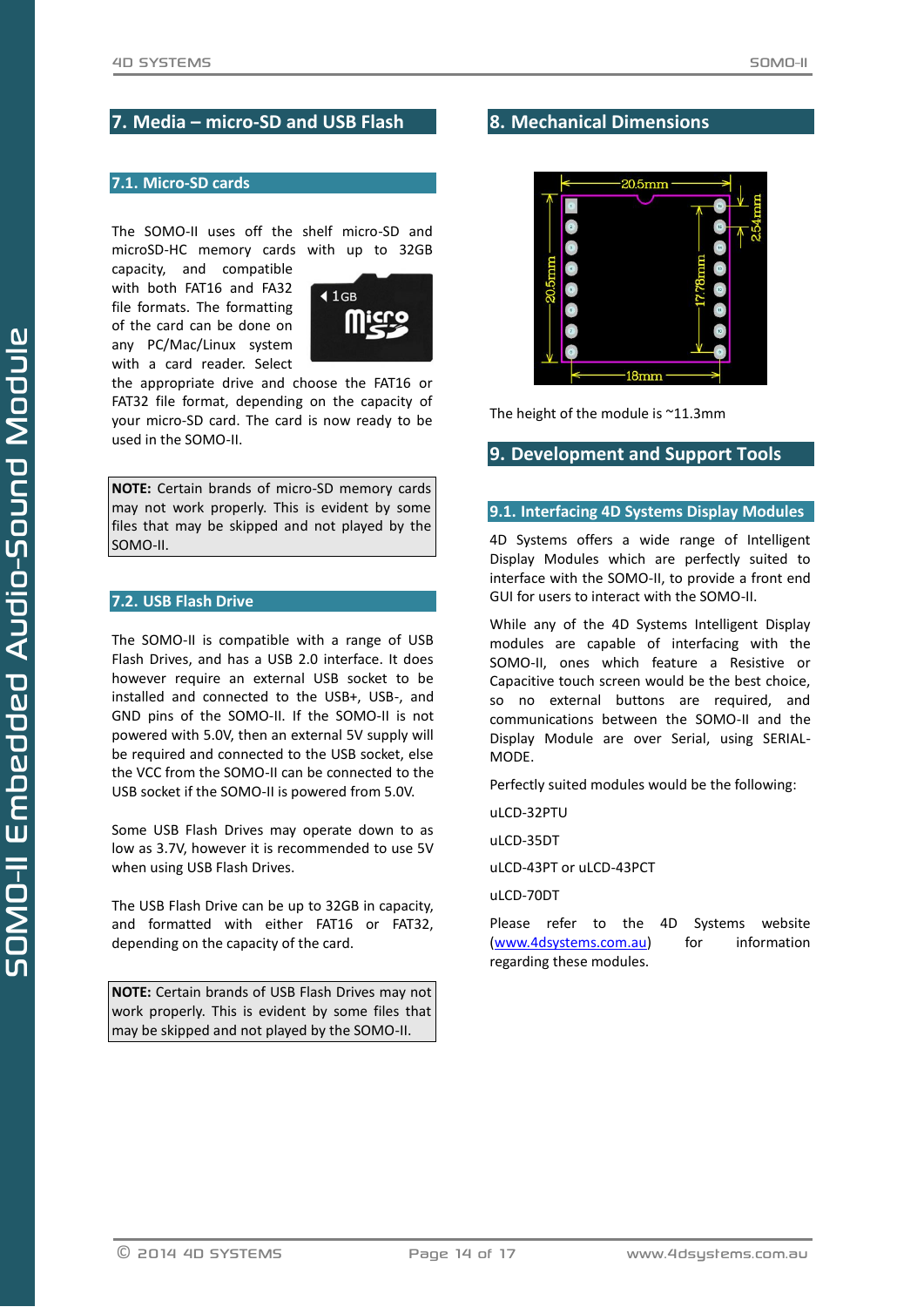## <span id="page-14-0"></span>**10. Optional Connections**

## <span id="page-14-1"></span>**10.1. USB Socket for USB Flash Drive**

The SOMO-II Module is capable of having an external USB socket wired to it, so a USB Flash drive can be connected for the source of MP3 files. This USB Flash Drive can be selected with either push buttons or with a serial command, and can be swapped back to the microSD card at any time.

The following diagram illustrates the simple connections required to wire up a USB Socket. Depending on the requirements of your project/system, additional components may be justified, such as ESD projection, capacitors etc. This is a simple illustration only.

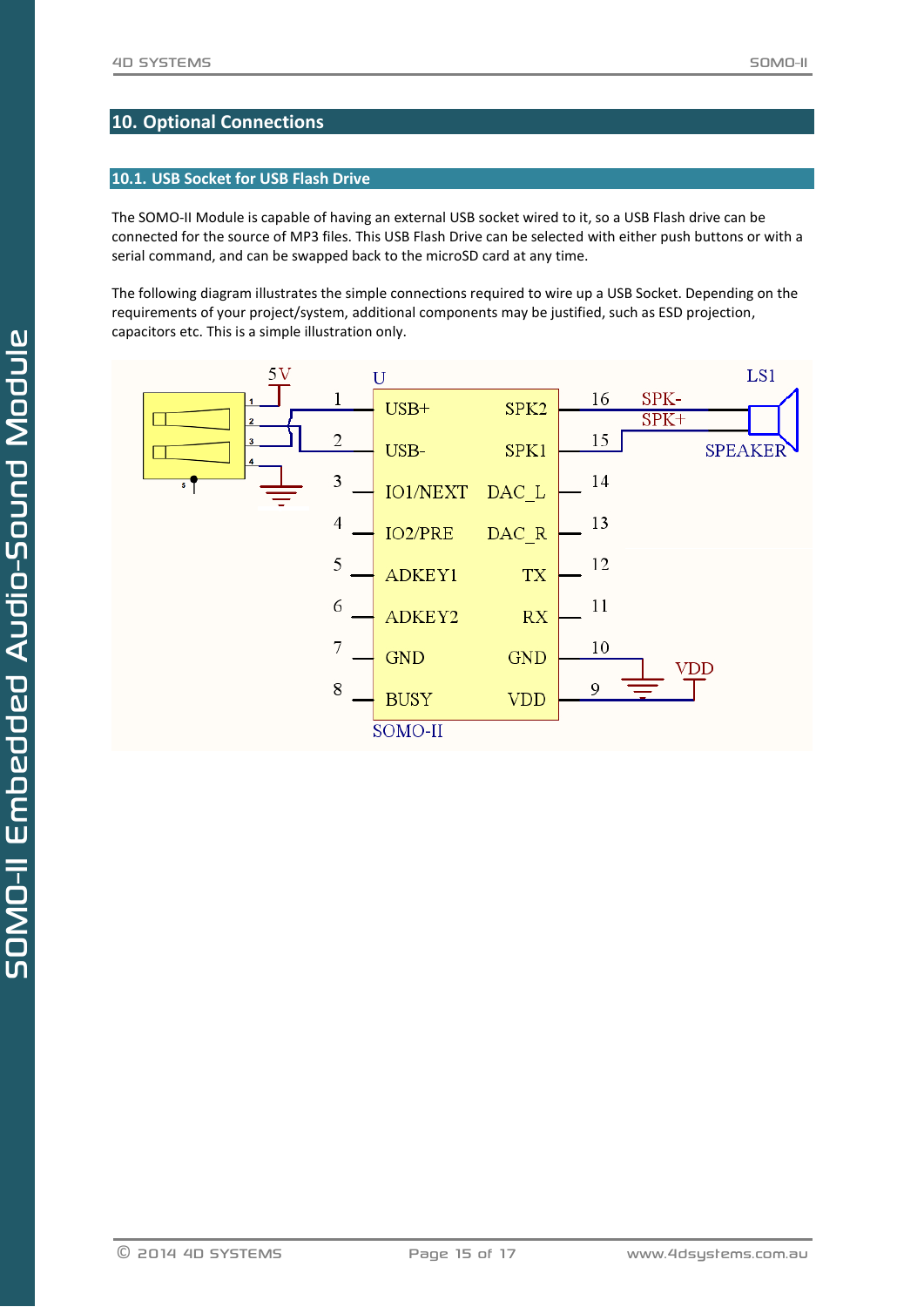# <span id="page-15-0"></span>**11. Specifications and Ratings**

## **ABSOLUTE MAXIMUM RATINGS**

**NOTE**: Stresses above those listed here may cause permanent damage to the device. This is a stress rating only and functional operation of the device at those or any other conditions above those indicated in the recommended operation listings of this specification is not implied. Exposure to maximum rating conditions for extended periods may affect device reliability.

| <b>RECOMMENDED OPERATING CONDITIONS</b> |                   |            |       |            |              |  |  |
|-----------------------------------------|-------------------|------------|-------|------------|--------------|--|--|
| <b>Parameter</b>                        | <b>Conditions</b> | <b>Min</b> | Typ   | <b>Max</b> | <b>Units</b> |  |  |
| Supply Voltage (VCC)                    |                   | 3.3        | 4.3   | 5.0        |              |  |  |
| <b>Operating Temperature</b>            |                   | 0          |       | $+70$      | °C           |  |  |
| Input Low Voltage (VIL)                 | All pins          | $-0.3$     |       | $0.3*VCC$  |              |  |  |
| Input High Voltage (VIH)                | All pins          | $0.7*VCC$  | $- -$ | $VCC+0.3$  |              |  |  |

| <b>GLOBAL CHARACTERISTICS BASED ON OPERATING CONDITIONS</b> |                           |            |     |            |              |  |  |
|-------------------------------------------------------------|---------------------------|------------|-----|------------|--------------|--|--|
| <b>Parameter</b>                                            | <b>Conditions</b>         | <b>Min</b> | Typ | <b>Max</b> | <b>Units</b> |  |  |
| Supply Current (ICC)                                        | VCC = 5.0V, Audio Playing | 30         |     | 300        | mA           |  |  |
| Standby (Sleep) Current                                     | $VCC = 5.0V$              |            | 20  |            | mA           |  |  |
| Output Low Voltage (VOL)                                    |                           | --         |     | 0.33       |              |  |  |
| Output High Voltage (VOH)                                   |                           | 2.7        |     | --         |              |  |  |

## **ORDERING INFORMATION**

**Order Code:** SOMO-II

**Package:** 80mm x 120mm (ZIP Bag dimensions).

**Packaging:** Module sealed in antistatic ZIP bag.